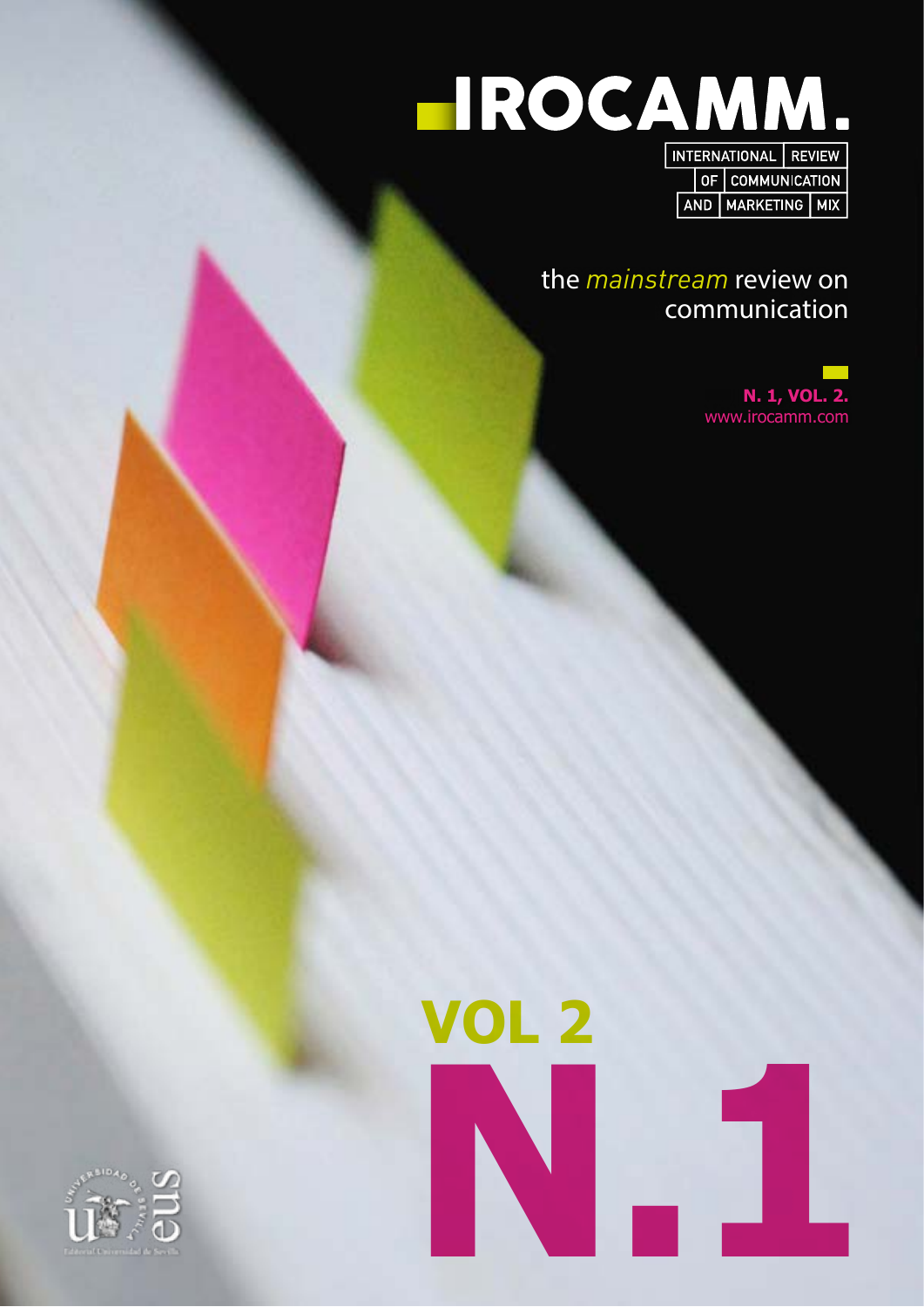

#### PUBLISHERS University of Seville

## PUBLISHING LOCATION Seville – Spain

## E-MAIL AND WEBSITE

info@irocamm.com www.irocamm.com https://editorial.us.es/es/irocamm-international-review-communication-and-maketing-mix

## ORIGINAL DESIGN

LA HUERTA www.lahuertaagencia.com

#### ISSN 2605-0447

DOI <http://dx.doi.org/10.12795/IROCAMM>



"© Editorial Universidad de Sevilla 2019



El autor/es garantiza/n la autoría y originalidad del artículo, y asumen la plena y exclusiva responsabilidad por los daños y perjuicios que pudieran producirse como consecuencia de reclamaciones de terceros respecto del contenido, autoría o titularidad del contenido del mismo.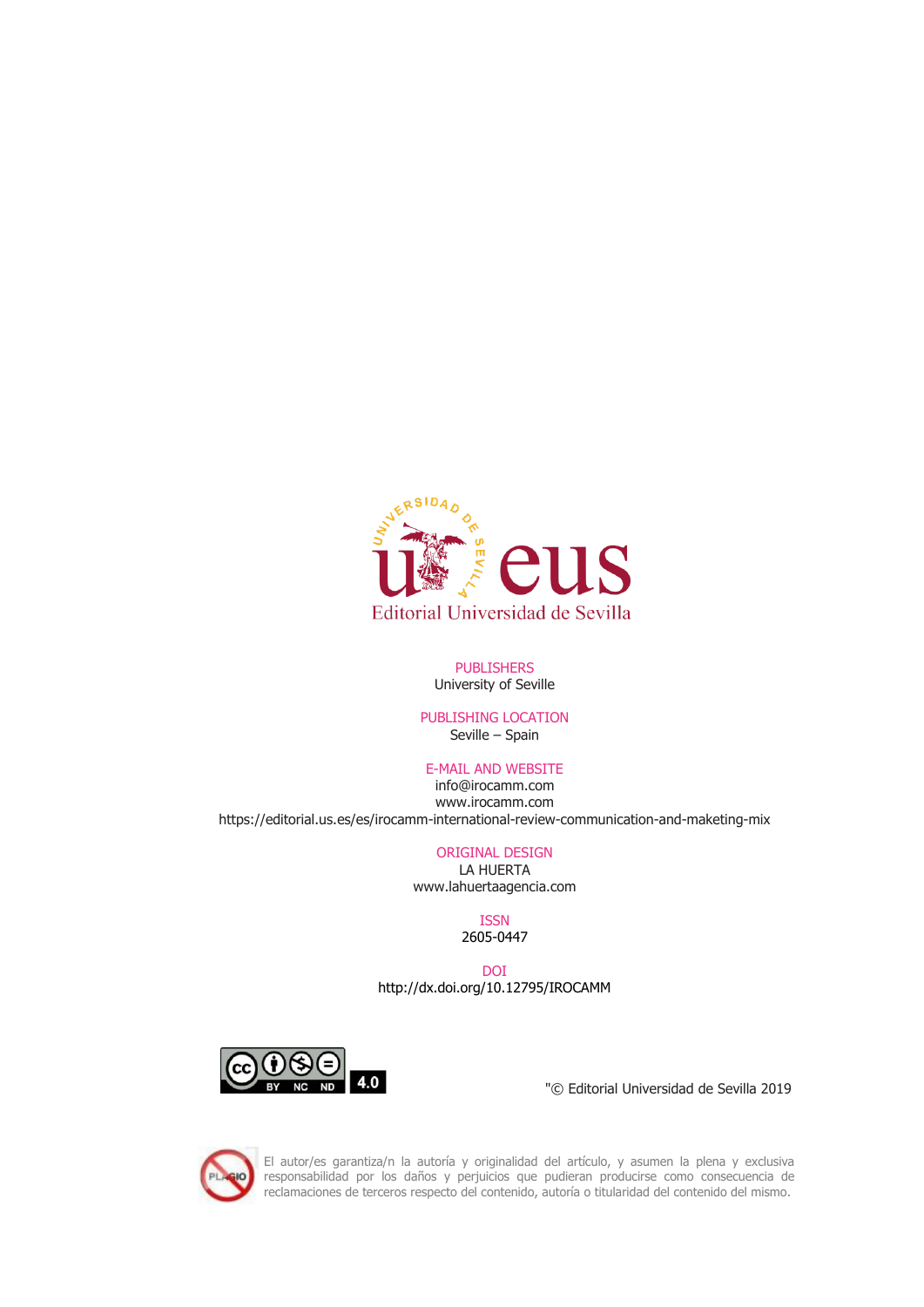



EDITOR Gloria Jiménez-Marín (University of Seville)

#### ASSISTANT EDITORS

Irene García Medina (Glasgow Caledonian University) Pedro A. Correia (Universidade da Madeira) Rodrigo Elías Zambrano (University of Seville) Paloma Sanz-Marcos (University of Sevilla)

TECHNICAL SECRETARY

Elena Bellido Pérez (University of Seville)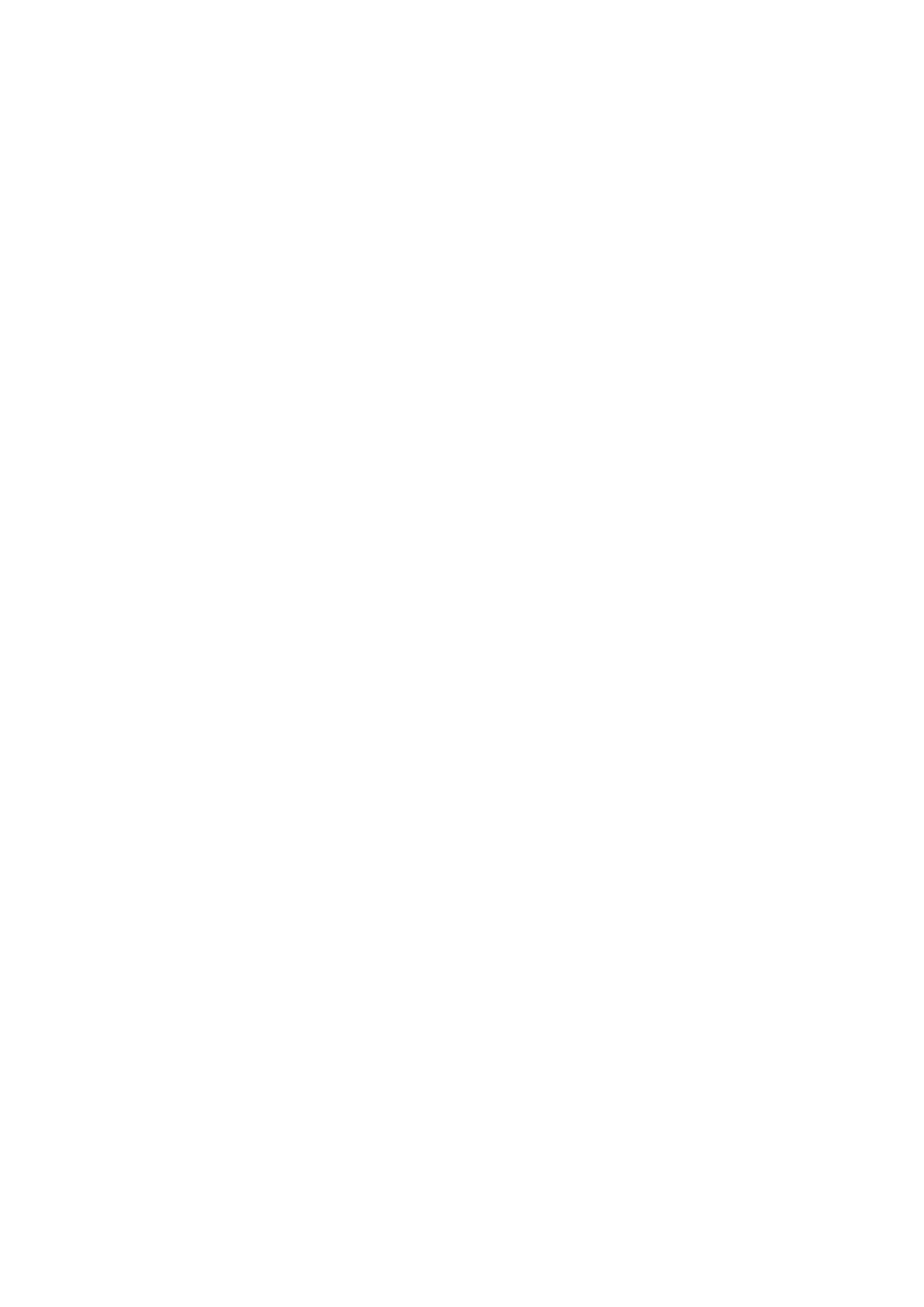#### ADVISORY BOARD

Ana Almansa Martínez (University of Malaga –Spain–) Alejandro Álvarez Nobell (U. de Córdoba –Argentina–) Mónica Barrientos (Universidad of Seville –Spain–) Sandra Bustamante Martinez (Universidad de Belgrano, Buenos Aires, –Argentina–) Lindsey Carey (Glasgow Caledonian University –Scotland–) Patricia M. F Coelho (Universidade Metodista de São Paulo - UMESP –Brazil–) Pedro A. Correia (U. da Madeira –Portugal–) Jordi De San Eugenio Vela (Universitat de Vic –Spain–) Rodrigo Elías Zambrano (University of Seville –Spain–) Irene García Medina (Glasgow Caledonian University –Scotland–) Susan Giesecke (University of California Berkeley –EE.UU.–) Víctor Hernández de Santaolalla (University of Seville –Spain–) Paula Herrero Diz (University Loyola Andalucia –Spain–) Mònika Jiménez Morales (University Pompeu Fabra –Spain–) Antonino Lagan (Universitat de Messina –Italy–) Ferran Lalueza Bosch (Universitat Oberta de Catalunya –Spain–) Antonio Leal Jiménez (University of Cadiz –Spain–) Umberto León Domínguez (University of Monterrey –Mexico–) Javier Lozano Del Mar (University Loyola Andalucia –Spain–) Andrew Luckham (University of Seville –Spain–) Julie McColl (Glasgow Caledonian University –United Kingdom–) Juan Monserrat Gauchi (University of Alicante –Spain–) José Antonio Muñiz Velázquez (University Loyola Andalucia –Spain–) Antonio Naranjo Mantero (University of Silesia – Katowice –Poland–) Elisa Palomino (University of the Arts London –United Kingdom–) Marco Pedroni (Universitá ECampus de Novedrate / Universitá Cattolica del Sacro Cuore –Italiy–) Antonio Pineda Cachero (University of Seville –Spain–) Christian Plantin (Université de Lyon –France–) Marta Pulido Polo (University of Seville –Spain–) Marina Ramos Serrano (University of Seville –Spain–) Paulo Ribeiro Cardoso (Universidade Fernando Pessoa –Portugal–) Lorena Romero Domínguez (University of Seville –Spain–) Mar Rubio Hernández (University of Seville –Spain–) Ricardo San Martín (University of California Berkeley –EE.UU.–) Carmen Silva Robles (University of Cadiz –Spain–) Sandra Vilajoana Alejandre (University Ramón Llul –Spain–) Kent Wilkinson (Texas Tech University –EE.UU.–)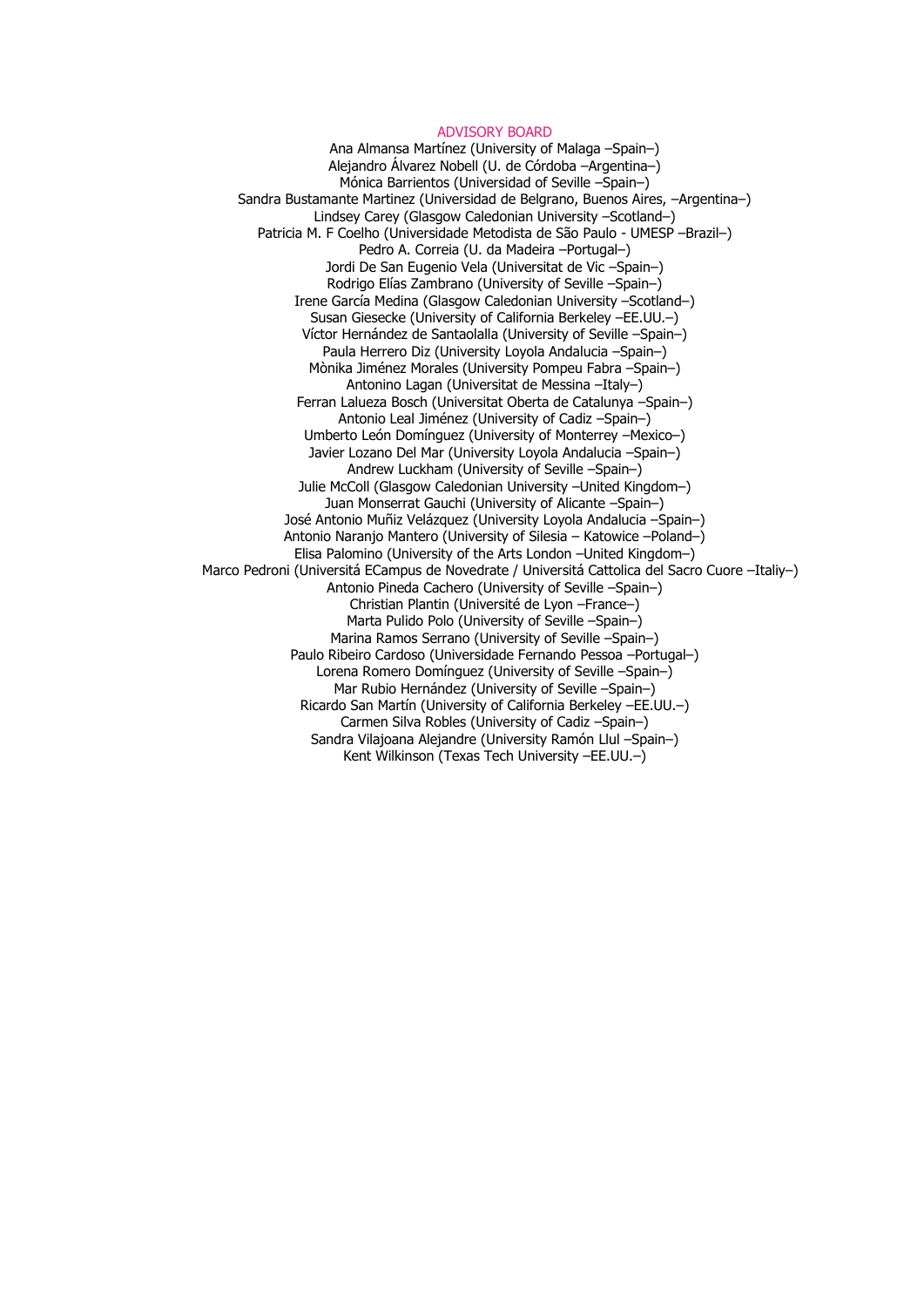| <b>INDEX</b><br>Brand management from a cultural approach. Case study of consumer brands that                                                                                                                                                          |            |
|--------------------------------------------------------------------------------------------------------------------------------------------------------------------------------------------------------------------------------------------------------|------------|
| operate in the Spanish market.<br>Paloma Sanz-Marcos (University of Seville - Spain)                                                                                                                                                                   | $7 - 13$   |
| Online tourism brand management at a local scale in Valencian Community<br>Yolanda Miralles Guimerá & Carlos Fanjul Peyró (Jaume I University. Castellón. Spain)                                                                                       | $14 - 24$  |
| Art at the point of sale:<br>Its communicative potential and four different possibilities of application<br>Elena Bellido - Pérez (University of Seville. Spain)                                                                                       | 25-41      |
| Exploratory factorial structure of Internet user reliability on the eve of federal elections<br>Cruz García Lirios (Universidad Autónoma del Estado de México)                                                                                         | $42 - 49$  |
| Are the spin doctors a figure of priority interest for public relations?<br>Sandra Vilajoana-Alejandre (Universitat Ramon Llull and Universitat Oberta de<br>Catalunya. Spain) & Toni Aira (Universitat Pompeu Fabra. Spain)                           | $50 - 60$  |
| The personal and professional brand in the economy of reputation<br>Isabel Iniesta-Alemán (University of Zaragoza. Spain)                                                                                                                              | $61 - 73$  |
| False news and the work of information professionals in the coverage of events<br>Nuria Sánchez-Gey Valenzuela (University of Seville. Spain)                                                                                                          | 74-86      |
| How the digital age has changed the corporate communication world: the case of                                                                                                                                                                         |            |
| Digital Marketing in the Fashion Business<br>Irene García Medina (Glasgow Caledonian University - United Kingdom), Pedro Alvaro<br>Pereira Correia (Universidade da Madeira - Portugal) & Leonor Alberola Amores<br>(Universidad de Castellón - Spain) | 87-94      |
| Communication and advertising in NGDOs: Present and future<br>Aránzazu Román-San-Miguel (University of Seville. Spain) & Jesús Díaz Cruzado<br>(University of Seville)                                                                                 | $95 - 101$ |
|                                                                                                                                                                                                                                                        |            |

Contemporary terrorism in Syria through political cartoons Salud Adelaida Flores Borjabad (University of Seville. Spain) **102-114**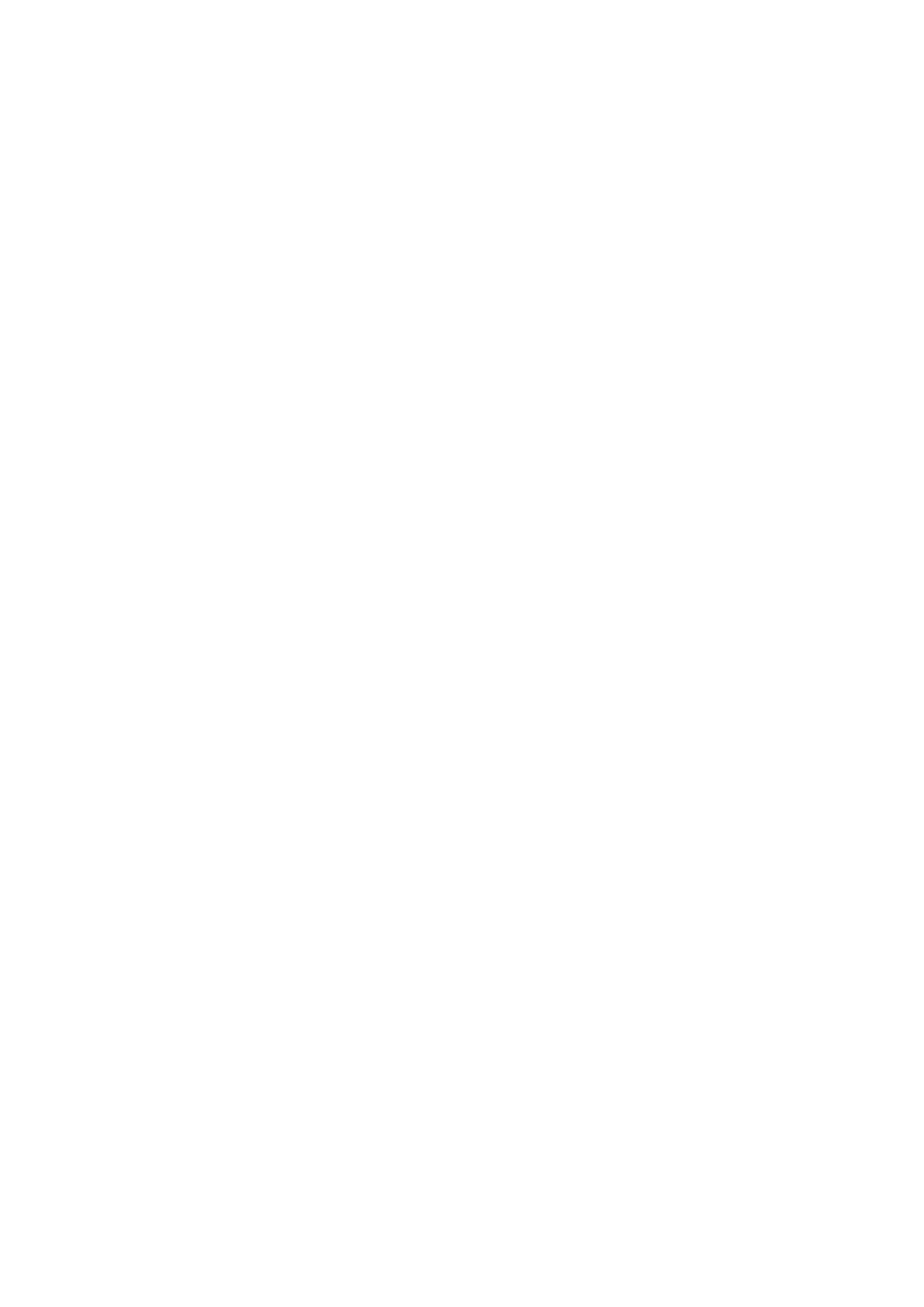

# **Brand management from a cultural approach.**

Case study of consumer brands that operate in the Spanish market.

## **PhD. Paloma Sanz-Marcos**

University of Seville palomasanz@us.es ORCID: http://orcid.org/0000-0002-6103-6993.

## **Abstract**

The relationship between brands and culture is not something new for brand managers. Starting from a situation of social tension characterized by the anxieties and the vital desires of a society, the management of brands based on the cultural branding model, allows to build brands that manage to absorb and reflect the culture that surrounds them becoming containers of identity myths that advertisers take advantage of to create attractive messages for their audiences. This approach, devised by Douglas B. Holt (2004), proposes to work on the collective nature of the brand through its interaction with everyday situations and its relationship with the cultural environment that surrounds it. This communication proposes to analyze the cases of Campofrío and IKEA as potential cultural brands. The results indicate that, in effect, these brands manage to advertise themselves as iconic brands that have been able to take advantage of the social tensions and disruptions experienced by the Spaniards such as feminism, brain drain or political polarity, to issue a relevant and attractive message for potential consumers.

## **Keywords**

Advertising; cultural branding; culture; icon; myth.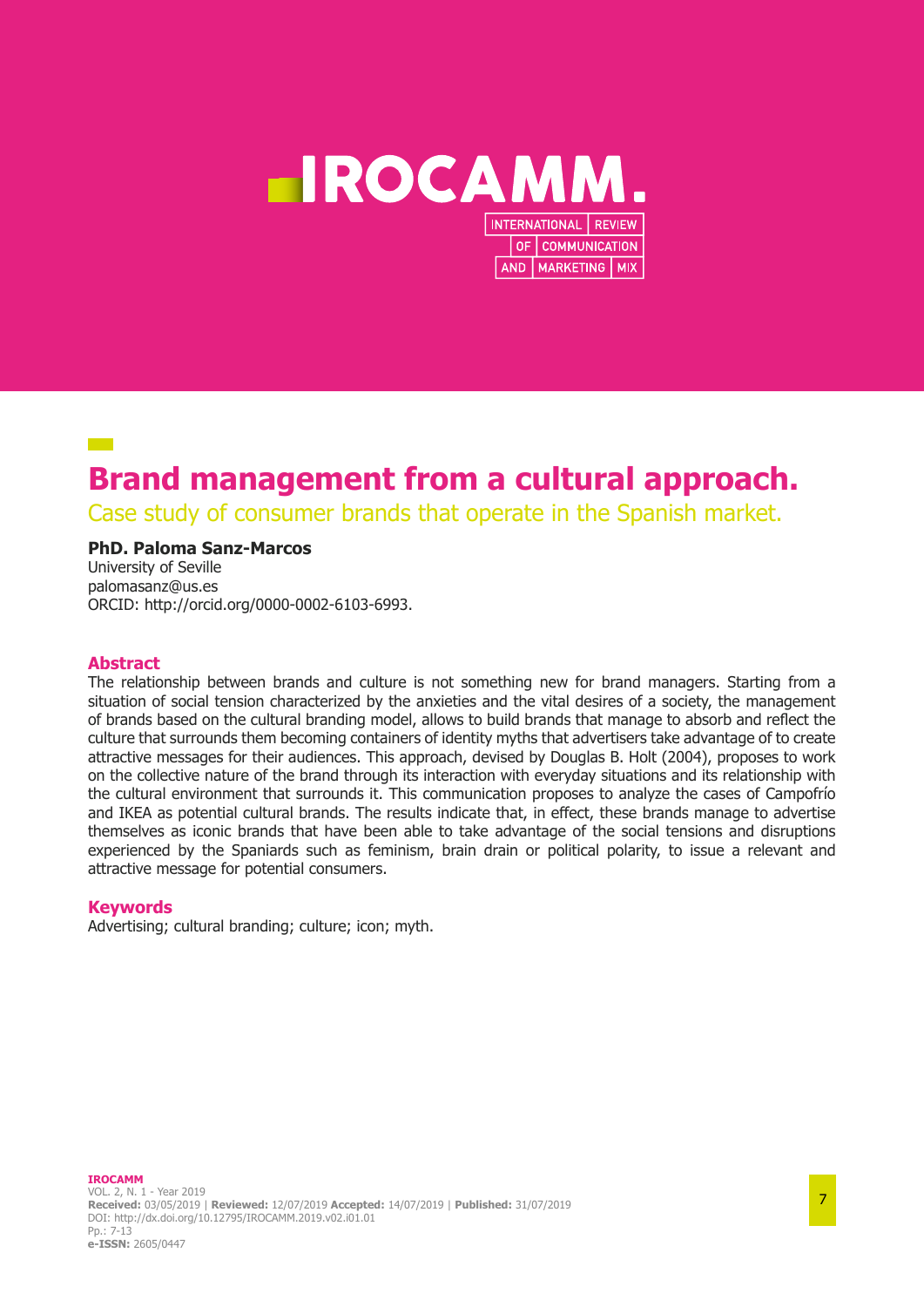# **1. Introduction**

There are many perspectives from which to address the management of major brands. The market has evolved towards a sophistication that can be evidenced in the creation, production or distribution of the products that inevitably require a deep revision in the communicational field. Specifically, the brands have been moving towards a scenario in which they are configured as a fundamental strategic value (Fernández Gómez, 2013) that require a refinement of the content of the messages they broadcast to their target audience. In this sense, brands have been acquiring a great transformation manifested in a greater interest in the construction of messages that interact fluidly with the cultural universe of the consumer.

The study of brands from a cultural perspective has been recognized by various disciplines, such as anthropology, history or sociology, which recognize the complexity of their formulation and development, taking into account psychosocial factors (Schroeder, 2009). In the specific field of communication, the relationship between brands and culture is not something new for brand managers. The well-known model of cultural branding (Holt, 2004), starts from a situation of social tension characterized by the anxieties and the vital desires of a society, to build powerful brands based on the absorption and reflection of the culture that surrounds them. The implementation of this model requires a great knowledge of the culture that surrounds the market of the target audience to which the messages are directed by the experts. It is a complex process that is based on the communication of stories capable of linking the identity of individuals with the brand, that is, of generating significant myths for the lives of consumers that appeal to their insight.

This communication aims to analyze the specific case of two brands with wide recognition and tradition in the Spanish market: Campofrío and IKEA. After a preliminary exploratory analysis of the most significant advertising campaigns of these companies, we can see a possible application of this model for the development of the communicative actions of both brands. To this end, this research aims to find out if, in effect, the advertising campaigns broadcast on television have followed a cultural branding model to attract their consumers, evidenced by a series of previously defined guidelines and mechanisms.

# **2. An approach to the theory of cultural branding**

This approach, devised by Douglas B. Holt (2004), proposes to work in the management of the brands, taking into account the collective nature of the same through their interaction with everyday situations and their relationship with the cultural environment that surrounds them. It is an operationalization of culture that assumes that the brand is inserted in a cultural dynamic, which implies that the meanings associated with it are reality collective.

This perspective is clearly different from other conventional brand management models. In effect, the cultural branding model goes beyond classic management in which brands and products are consumed for their ability to satisfy needs. This model allows us to understand the objects of consumption from their intangible properties, those that only exist in the mind of the individual and that do not emanate from the observed object (Batey, 2013). In effect, Holt's theory assumes that consumption choices are not made only considering functional utility, but also cultural meanings.

Given that the brand is conceived as a cultural artifact (Holt, 2004), the consumer is seen as a key element in the branding process, since both the subject and its context are key to the creation of its value (Heding, Knudtzen and Bjerre, 2009). The product is understood by consumers as a simple conduit through which they can experience the stories that the brand communicates (Holt, 2004: 36). Then, the value of the product lies in its ability to provide consumers with a way to experience those stories.

Holt understands that the product market is based on substitutability and consists of the evaluation of products through their usefulness. In this way, cultural branding proposes a so-called "myth market" in which products compete with others in the achievement of myths that resolve cultural contradictions that worry consumers (Holt, 2005). Thus, it is noted that although the global conjecture that culture is something that is in constant movement, the ideology must be relatively stable for members of society (Holt, 2004). The principles of cultural branding rest on a series of archetypal constructions that legitimize this premise and that are included within the antecedents that support this theory.

Although there are periods of disruption in which radical changes occur, in general, the author emphasizes, society lives in a certain equilibrium (Holt, 2004). In this view, Ollé & Riu add that any cultural change, social event or economic movement can have an impact on the context of the brand and the meanings that are configured around it (2009: 112). These cultural changes, termed by Holt as cultural disruptions, lead to the

#### **IROCAMM**

VOL. 2, N. 1 - Year 2019 **Received:** 03/05/2019 | **Reviewed:** 12/07/2019 **Accepted:** 14/07/2019 | **Published:** 31/07/2019 DOI: http://dx.doi.org/10.12795/IROCAMM.2019.v02.i01.01 Pp.: 7-13 **e-ISSN:** 2605/0447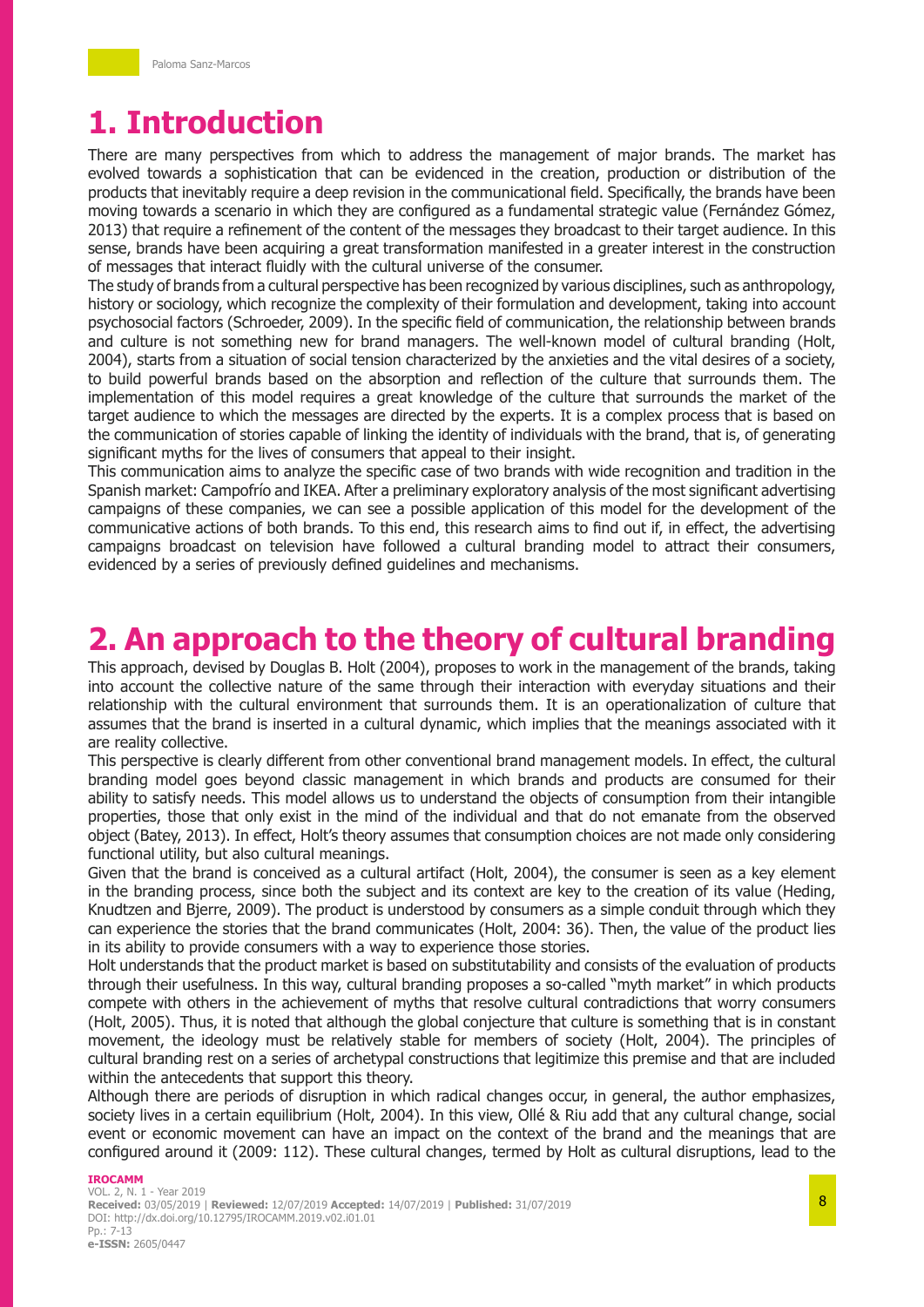idea that when interruptions are reached, iconic brands must reinvent their myth, or their relevance will fade (2004: 23). Those recognized as "iconic brands" are sensitive to these disruptions and, precisely, they are understood as an opportunity to reach the consumer (Holt, 2004: 39-40). At this point, it seems logical to ask about the relationship between these myths and the culture of consumption. Holt argues that myths rest on what he rightly calls populist worlds and that they establish themselves as groups that express a distinctive ideology through their activities (2004: 58). This is what the author says when he affirms that they are powerful cultural sites because the public perceives that the ideologies of these worlds are authentic (Holt, 2004: 58). In this sense, for the myth to be configured as an agent that legitimizes the meaning of the brand. For this, the myths take advantage of these populist worlds as a raw material to incorporate the so-called iconic brands (Holt, 2004: 59). It is, therefore, a mechanism that predisposes the consumer towards the incorporation of a series of values that he wants to add to his life.

In short, brands become important cultural agents. Far from being understood as simple mediators, they would be ideological references that help shape economic activity, rituals and social norms through myth (Schroeder, 2009: 124). In fact, for the cultural model, the consideration of a brand as an icon results, precisely, from the capacity that it has to satisfy social needs at a given historical moment (Holt, 2004: 2). Therefore, brands would not really compete in a product market, but in a "myth market", in which goods and services offer stories capable of orienting the consumer and solving even the cultural contradictions that concern him (Holt, 2005: 26). Precisely these cultural contradictions are key to the implementation of the model, whose active principle is developed around the social changes experienced by consumers.

# **3. Icon brands as a result of the cultural branding management model**

As we have been commenting, the values that the myths contain are experienced thanks to what the author calls "icon marks". The main purpose of cultural branding would be to develop the iconic character of a brand, as this would help it to deeply connect with consumers who feel identified with the myths (Fernández, 2013: 155). The iconic brand is a system, it has a mechanism that allows it to absorb and reflect the culture that surrounds it. In this sense, it is sensitive to social tensions and changes, and therefore operates as a means to reach the consumer more transcendently (Holt, 2004: 39-40). Ollé & Riu (2009: 112) point out that any cultural change, social event or economic movement can have an impact on the context of the brand and the meanings that are configured around it. These cultural changes are identified by Holt as cultural tensions, and are assumed by the model as keys to managing the brand. When these disruptions are reached, the brands must reinvent their myth, or else their relevance will vanish (Holt, 2004: 23). In this scenario, those that legitimately and effectively represent ideas or myths that are assumed -and are constituted as- important to society are recognized as "iconic brands".

The strength of those iconic brands that reach consumers is based on the universal character that characterizes the stories that incorporate these brands. This idea responds to one of the features that precisely characterize the myth, that is, its universality. Following Campbell, the fundamental themes of mythology have been constant and universal (1994: 31). In fact, as Cassirer affirms that anthropologists and ethnologists have often been surprised to find the same elemental thoughts distributed throughout the surface of the earth and in the most diverse social and cultural conditions (1994: 114). That is why the myth has a feature of universality that, according to Campbell, is evident in the parallels that present the different myths over time (1991: 29). In this way, the importance of myth as a resource for brands is also evident thanks to the universality that characterizes the stories. In this way, cultural icons are examples of symbols that people have accepted as shortcuts to represent important ideas. The essence of the icons is that what they represent is considered as the most irresistible symbol of a set of values or ideas that society appreciates as relevant (Holt, 2004: 183- 184).

Advancing his theory, the American emphasizes that the iconic brands do not imitate the existing culture, so that they are erected as cultural innovations that, through stylistic techniques, determine the way of acting and thinking of the audience (Holt, 2004: 85). In fact, the author warns that for these myths to be accepted by the public, the communications of the iconic brands must exude charisma; a distinctive characteristic that, according to the author, is based on a convincing style that symbolizes the populist worlds (Holt, 2004: 65). In effect, the myths of the brand triumph as long as the chosen myth is founded on the authentic populist world of the brand and provided that, in turn, it is executed through a charismatic style (Holt, 2004: 65). In

#### **IROCAMM**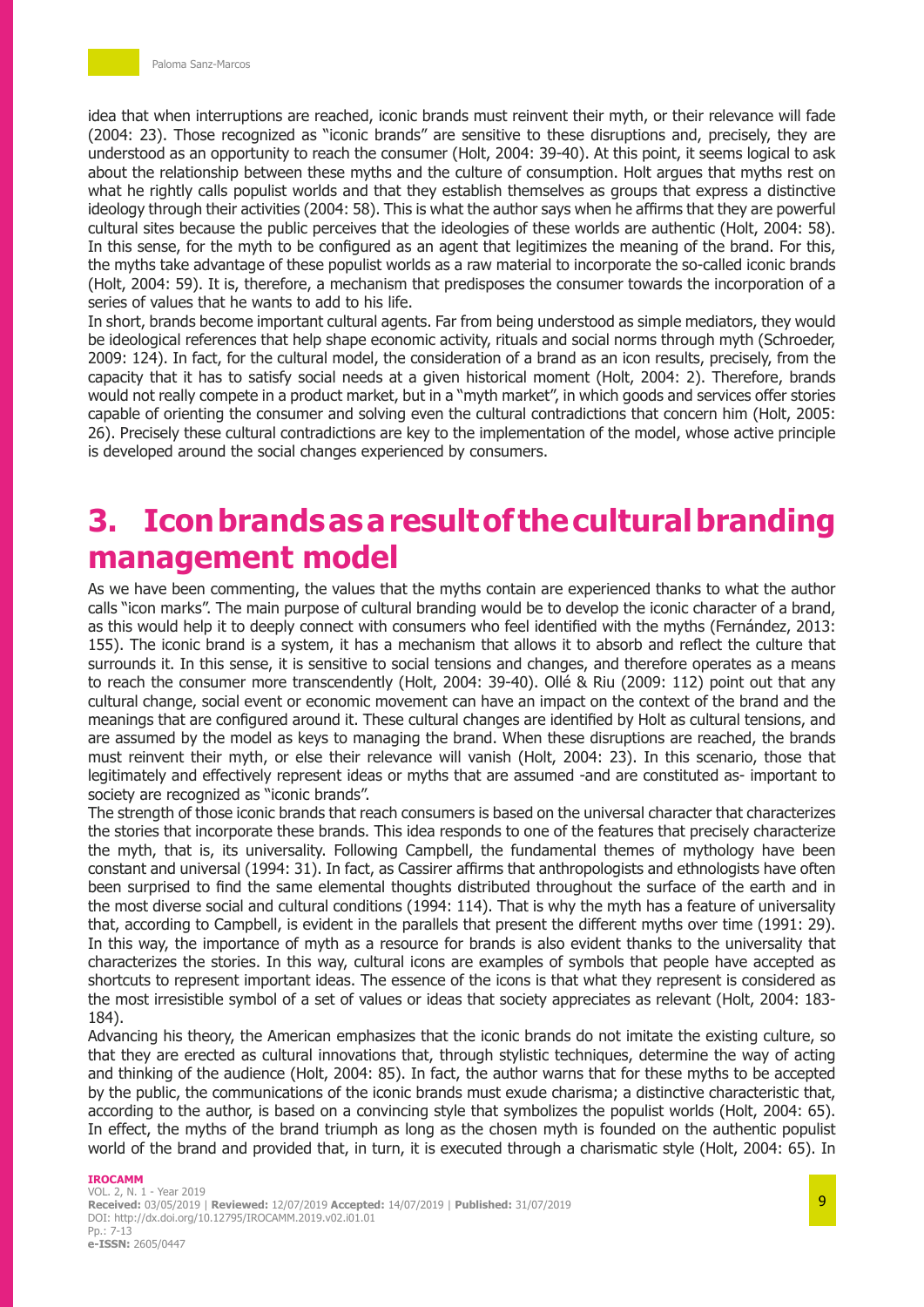this sense, brands have an important impact on the global culture, which, through this model, helps to change the culture at a deeper level, to influence how people understand themselves in relation to the ideals of the nation (Holt, 2004: 85). To that end, Batey argues that brands that become culturally dominant offer their consumers a vocabulary, both literal and metaphorical, a brand narrative of which they can be a part and a way of life (2013: 302). At the same time, Holt alludes to that everyday life lived by consumers through the myth comes from the authenticity that, as we saw, incorporated the populist worlds. In short, the cultural branding approach proposed by Holt not only presents as an illustrative model of how brands operate in relation to culture, but also, in the author's opinion, constitutes an answer to the problem found by the author. brand management at the time of understanding how brands create identity through cultural symbols (cfr 2005: 6). In short, the approach of cultural branding is not only presented as an illustrative model of the relationship between brands and culture, but also, in Holt's opinion (2004: 6), constitutes an answer to the problem he faces. brand management at the time of understanding how brands create an identity in a symbolic way.

# **4. Methodology**

This communication aims to analyze the cases of Campofrío and IKEA as possible brands that have managed their communications from a cultural branding model. For this, a qualitative methodology based on an interpretative and critical approach to its audiovisual pieces has been carried out. The criteria for the selection of brands respond, on the one hand, to the importance and value of brands by consumers, and, on the other, to their a priori, connection with the cultural model. In the case of Campofrío, this brand has been the company most chosen by the Spanish in the ranking of brands of Great Consumption according to Brand Footprint 2018. As for IKEA, it has been recognized by the Foro de Marcas Renombradas as one of the most important brands considered as real and coherent among its consumers in the year 2018.

The sample of the advertising pieces analyzed consists of all the audiovisual campaigns broadcast on television from the period of 2008 to 2018 of both brands. For the collection of the pieces has gone to the official channel of YouTube of both brands. In tune with the interpretative approach, through this selection we did not seek a statistical representation of the results, but to deepen in the significant richness of the selected pieces.

In order to carry out an analysis of the cultural content of the selected pieces, an analysis of the discourse based on the operationalization of the cultural branding model proposed by Holt has been carried out. It should be noted that to enrich this interpretative approach, the works of Williamson (1978) and Bernárdez (2007) have been taken as reference, from which this type of analysis is understood as an interpretative exercise. Regarding the processes of meaning, characterized by a structural approach to the text capable of deepening in symbolic and cultural aspects. This perspective will allow us to look beyond the text, recognizing those contextual and cultural aspects, insofar as culture is understood as a system of beliefs and practices of symbolic value (Geertz, 1990).

# **5. Discussion of the results**

The analysis of the sample has yielded a total of 22 advertising pieces that have offered an interesting starting point for the enrichment of the theory of cultural branding. Among the pieces analyzed, important differences are observed with respect to the brands. On the one hand, the case of Campofrío is the one that manifests a discourse closer to cultural branding in the design of its campaigns. Of the total of the 11 campaigns, only the campaigns "Vegetarians", "4 senses" and "Take care more", have shown a less proximity to the cultural discourse. Although they maintain a style and commercial objectives similar to the rest of the campaigns in which the consumer is appealing in a direct and recognizable way, the theme and the message communicated do not conform to the variables described by Holt's theory.

Something similar happens, although to a greater extent, in 5 of the campaigns of the IKEA brand, the socalled: "Bienvenido a la república independiente de mi casa", "No es más rico el que más tiene sino el que menos necesita", "Oh Díos mío", "#Terapia" and "LLave Allen Mansión". These pieces manifest a strategy that appeals directly to consumer insight whose objective is to publicize the products of the brand without considering the cultural mechanisms. However, the remaining campaigns do reveal cultural content in their strategies.

First of all, we highlight the IKEA campaign "Donde caben dos caben tres" (2009). Inserted in a social context characterized by the Spanish economic crisis, the piece shows the daily life of a large family that gathers to eat in which one of the first-born announces that he needs to return home due to what is suggested by an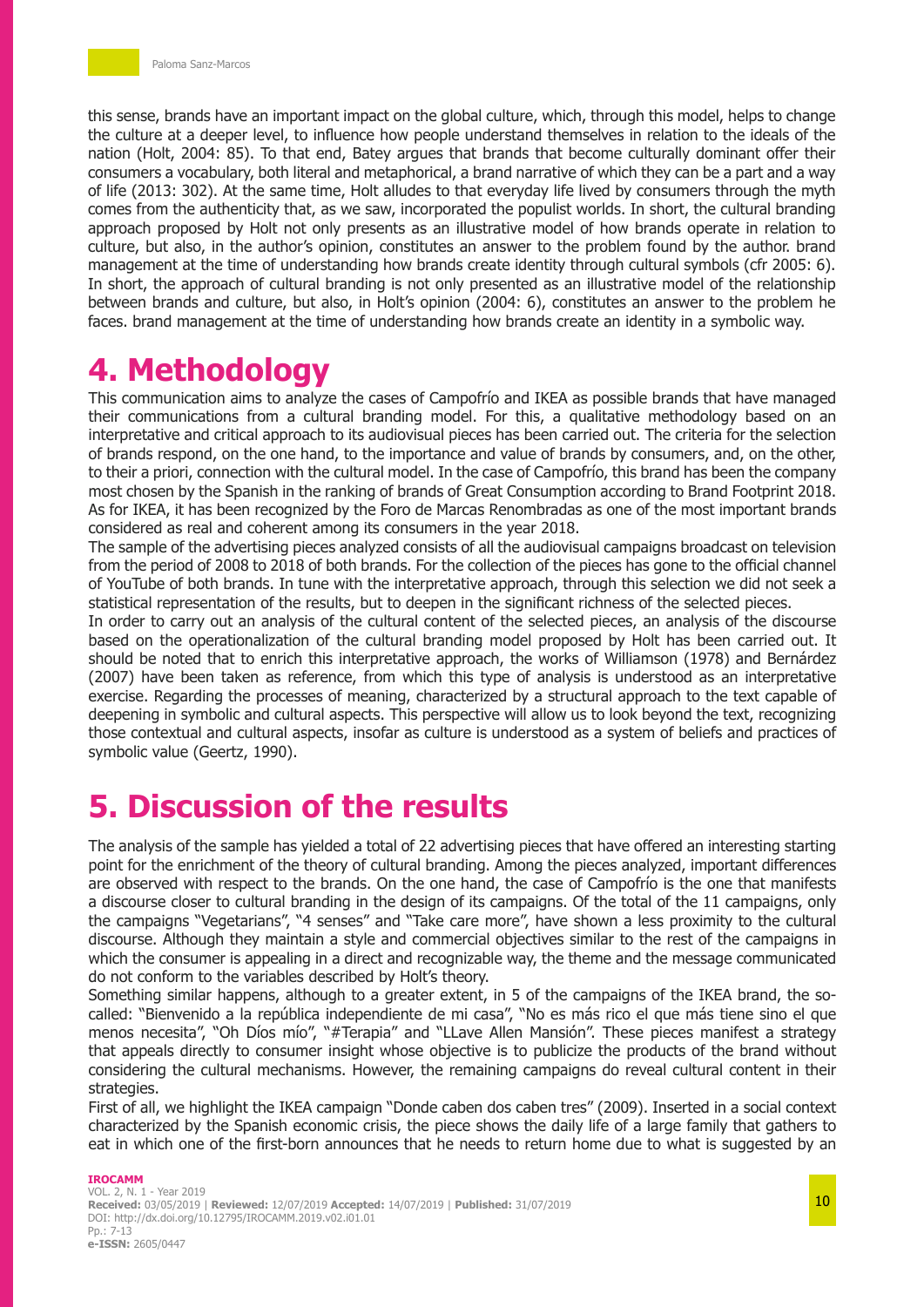economic problem. The narration of the announcement is interrupted by that moment and a lot of emphasis is placed on the looks of the rest of the relatives who seem to receive the news with some expectation and uncertainty. This scene is very significant in cultural terms since it clearly reflects the social context experienced. At a time when many Spaniards felt uneasy and uneasy due to the labor and economic situation, IKEA manages to draw attention to that moment that appeals directly to the cultural situation experienced by our country and that is a nod to the consumer he feels fully identified with the situation of the character who needs to return home. The narrative continues with the acceptance of the father of the family who without any problem declares that "where two fit, there are three", making reference to the fact that, if their parents lived at home before, why not make room for one more, in this case , your son. From that moment, what follows is a series of situations that reveal what could be conceived as a cultural myth characteristic of Spanish society: generosity. Through the images IKEA manages to show numerous situations in which acts of sharing are given. Share a sofa, a drink, a table. These are situations carefully selected by the brand in which not only the furniture of the brand is shown, but at the same time, the moments of generosity are evident in a context of joy played by a melody that constantly repeats the idea that where two fit, fit three. Somehow with this piece IKEA shows us that the home is a safe place to go when things go wrong and reminds its target the greatness of generosity that characterizes the Spanish culture. In this sense, from a strategic point of view, the linking of this cultural context and the company is an undoubtedly successful approach since it manages to present the product in a much more sophisticated way.

Other paradigmatic campaigns are those of "La otra carta" and the recent Christmas campaign titled "Familiarizados". Both share traits that point towards a use of the cultural branding strategy. In this case, the brand focuses on family ties. As previously mentioned, iconic brands take advantage of social tensions at certain moments in a culture, to launch a clear message to cling to. In the specific case of these campaigns, the tension is identified with the generalized social situation of not having time. Work schedules, traffic jams or social demands, warn the life of these characters established in a chaos that does not allow spending quality time with their families. This tension is manifested in the pieces through the ignorance of some children who do not know what their parents are doing but they know the lives of other people thanks to social networks. This is the case of the "Familiarizados" ad, which shows that families do not know many aspects of their relatives because they do not spend time together. Time is spent on other issues such as television or social networks. In the case of "La otra carta", something similar happens when some children are proposed to write two letters. One for the Reyes Magos and one for the parents. Surprisingly, in the parent's letter, children ask for non-tangible issues such as "spend more time with my parents" or "play more with them". These findings reveal that, in effect, society lives that social tension in which the labor rhythm does not allow to reconcile with the vital one, obtaining as a result, among others, a loss of the family bond. At this point, IKEA manages to establish itself as that iconic brand that allows solving that anxiety through the experience of a myth. IKEA proposes to its public to resume those links through spending time at home. In this way, IKEA is shown as that brand that facilitates the life of consumers as it has a wide variety of furniture for the consumer to decorate their home, feel comfortable and, ultimately, in a home where strengthen family relationships.

The case of Campofrío is remarkably sensitive to cultural branding. In fact, it is observed that the brand has maintained the key to its strategy to taking into account the social context of its consumers. Something that has also been in constant evolution throughout their campaigns. The thematic of the announcements attends to two fundamental questions. One is dedicated to communicating a message of encouragement and hope to Spanish society in a global way. And another is aimed exclusively at women and their empowerment.

The first case is clearly seen in the "Cómicos" campaign (2011). In this piece, Campofrío brings together the brightest humorists in Spain in front of the tomb of Miguel Gila on the tenth anniversary of his death, under the slogan "Let nothing take away our way of enjoying life". The message of the campaign is clear, do not forget that Spain is a society that, despite the discouraging situations, is capable of surpassing itself and finding moments of joy and celebration. In the scene, some protagonists are shy and sad about the Spanish economic situation, expressing their discomfort and their opinion. The brand shows at first the feelings of hopelessness that flood society. It highlights a social tension that demands the need to get ahead through the Spanish myth of finding the positive side of things. The message proposes to live the moment without worries, to enjoy life and moments of happiness. Something similar happens in the campaign "El curriculum de todos", in which, starting from a description of a society that does not trust itself, the viewer is reminded that in Spain there are seven Nobel prizes, it is at the head of donation of organs, or that there are countless successful athletes. The intention is clear: Campofrío is presented as the brand capable of uplifting the mood of a society and accompanying it in both the positive and the most hopeless moments.

However, as we have been commenting, Campofrío's strategy has evolved with respect to the tensions of

#### **IROCAMM** VOL. 2, N. 1 - Year 2019 **Received:** 03/05/2019 | **Reviewed:** 12/07/2019 **Accepted:** 14/07/2019 | **Published:** 31/07/2019 DOI: http://dx.doi.org/10.12795/IROCAMM.2019.v02.i01.01 Pp.: 7-13 **e-ISSN:** 2605/0447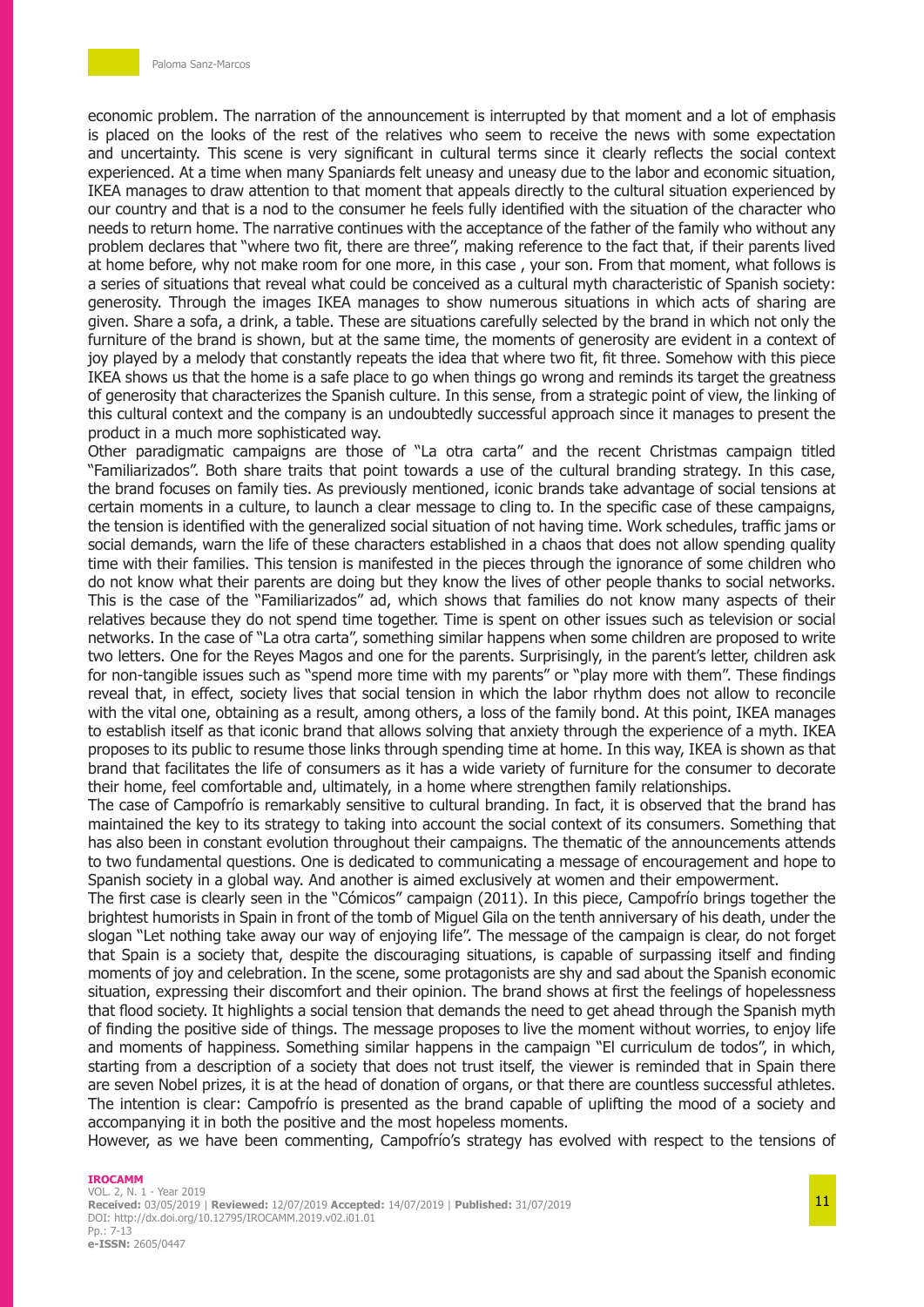society. Currently, we are at a time when there is an advance towards a paradigm shift in which women present themselves as a social leader that begins to empower themselves. This idea is picked up by Campofrío in campaigns such as "Deliciosa calma", which shows the daily life of independent women who carry comments, situations and social moments in which their role as women is negatively affected or questioned. Given this tension, Campofrío offers a restaurant that cooks "stress-free recipes" such as: "Today I do not get to pick up my children at school with a slice of turkey accompanied by his father can do it," says , or "No partner stable on the basis of avocado and blueberries" which provide some relief to consumers in the face of prevailing social chaos. The brand embodies that icon to go to vindicate the role of women and the need for social change. At a strategic level, it seems very interesting for the brand as it manages to link the product with a key issue for its fundamental target audience, women.

## **6. Conclussions**

Commercial communication of an advertising nature has been suffering for some years a constant reinvention in its formats aimed at maintaining consumer interest. This revolution has materialized in the implementation of strategies that aim to communicate meaningful messages that attract the viewer. This communication has proven that among these strategies, the management of a campaign from a cultural approach is presented as a case of success in the Spanish market. The results indicate that, in effect, Campofrío and IKEA have managed to stay present in consumer purchasing decisions through the issuance of a message that starts from the cultural imaginary of Spanish society. The identification of those anxieties and tensions that characterize the population at a given time seems to be the key to the success of the advertising campaigns issued that materialize in a high volume of sales.

These brands have managed to implement an advanced strategic mechanism more typical of other types of product categories that do not usually base their communication efforts on the intangible through the application of a cultural strategy. Sectors such as automotive or fashion, come to employ this type of strategy to convince an audience that values issues such as social status or emotional reward in these products. In this case, a basic food product such as turkey in the case of Campofrío, manages to elevate its consideration through cultural branding to a higher category. Something that, in fact, supposes a competitive advantage with respect to other brands of the same industry. In this sense, it seems that the novelty that implies the use of this type of cultural strategies for this type of product categories, can be considered as one of the keys of success of both brands.

Appeals to contexts such as the crisis or feminism highlight that for both cases, Campofrío and IKEA have developed iconic brands that have managed to recognize the cultural value of commercial discourse and its power to offer identity links to consumers. The nature of the messages of the analyzed campaigns proposes a social scenario closely linked to the state of a society in real time that is directly aimed at a consumer who feels fully identified with the brand. Both cases illustrate the consumer's need to feel culturally linked and the effectiveness that this causes in terms of commercial success.

However, it is necessary to consider that the implementation of this type of strategy requires enormous sophistication on the part of advertising creatives. Something that in view of the results has been observed in the change and evolution that the analyzed campaigns have suffered.

Likewise, it is emphasized that the fact of analyzing the Spanish market is a restrictive condition that may limit the applicability of this study. However, this conditioning raises in turn possible future lines of research according to the applicability of these theories to other foreign markets, or of other natures. Also, another of the limitations that could open future lines of work, is the consideration of advertising professionals. The possibility of using other techniques, such as interviews with advertising creatives or brand managers, could enrich the research with respect to those communication actions that reinforce the brand strategy.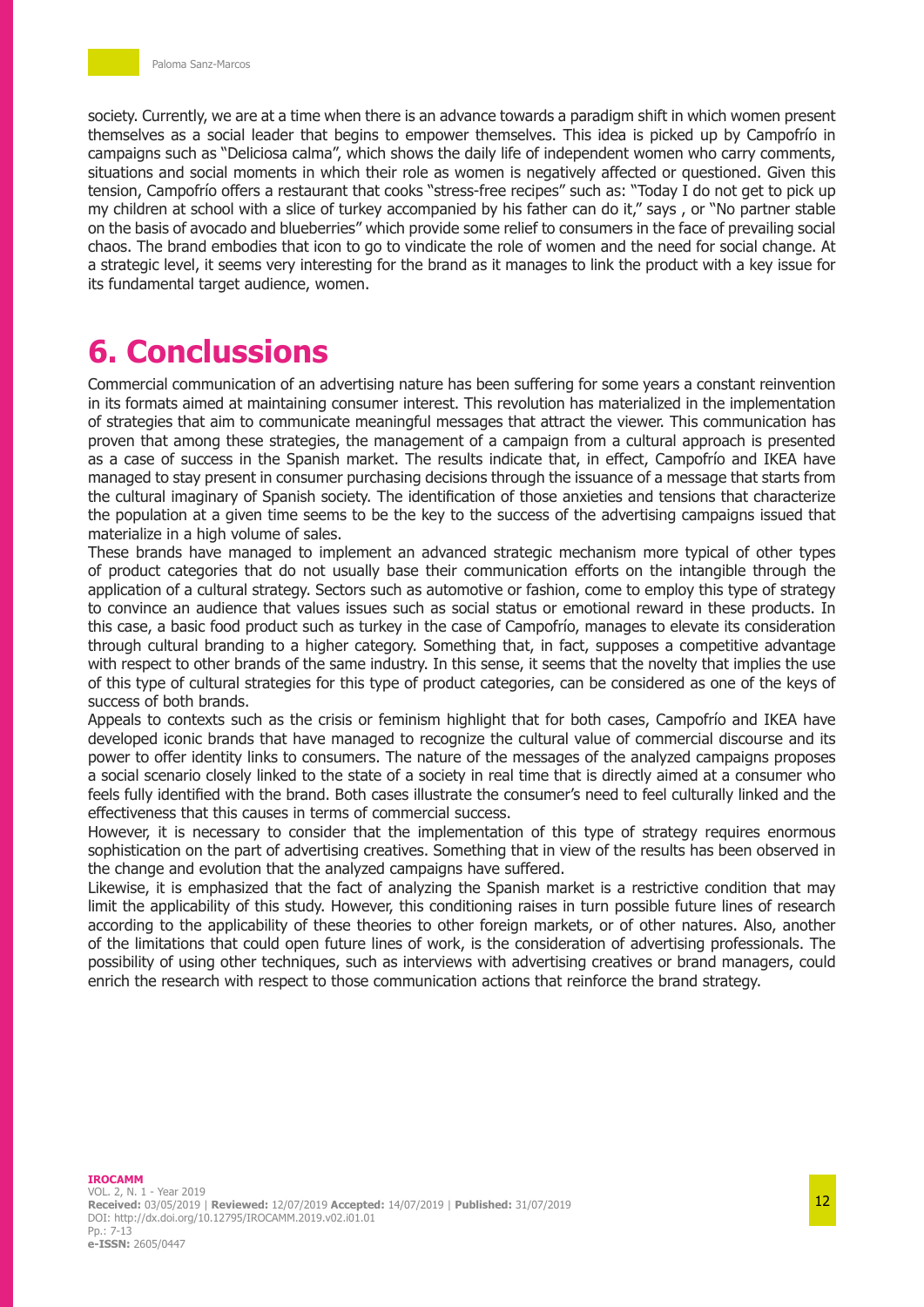# **7. References**

- Batey, M. (2013). *El significado de la marca: cómo y por qué ponemos sentido a productos y servicios*. Buenos Aires: Granica.
- Bernárdez, A. (2007). *Mujeres inmigrantes en España: representaciones en la información y percepción social*. Madrid: Fragua.

Campbell, J. (1994). *Los mitos. Su impacto en el mundo real*. Barcelona: Kairós.

- Cassirer, E. (1994). *Antropología filosófica*. México D.F.: Fondo de Cultura Económica.
- Fernández, J.D. (2013). *Principios de estrategia publicitaria y gestión de marcas. Nuevas tendencias de brand management*. Madrid: McGraw-Hill.
- Geertz, C. (1990). *La interpretación de las culturas*. Madrid: Gedisa.
- Heding, T.; Knudtzen, C.F. & Bjerre, M. (2009). *Brand Management. Research, theory and practice*. New York: Routledge.
- Holt, D. (2004). *How brands become icons: The principles of cultural branding*. Boston: Harvard Business Press.
- Holt, D. (2005). "How societies desire brands: using cultural theory to explain brand symbolism". In: S Ratneshwar & D Mick (eds.) (2005). *Inside consumption: Consumer motives, goals, and desires*. London: Routledge.
- Ollé, R. & Riu, D. (2009). *El nuevo brand management: cómo plantar marcas para hacer crecer negocios*. Barcelona: Gestión 2000.
- Schroeder, J. (2009). The cultural codes of branding. *Marketing Theory*, 9(1), pp 123-126.

Williamson, J. (1978). *Decoding advertisements*. Londres: Marion Boyars.



## IROCAMM- International Review Of Communication And Marketing Mix | e-ISSN: 2605/0447

#### **IROCAMM** VOL. 2, N. 1 - Year 2019 **Received:** 03/05/2019 | **Reviewed:** 12/07/2019 **Accepted:** 14/07/2019 | **Published:** 31/07/2019 DOI: http://dx.doi.org/10.12795/IROCAMM.2019.v02.i01.01 Pp.: 7-13 **e-ISSN:** 2605/0447